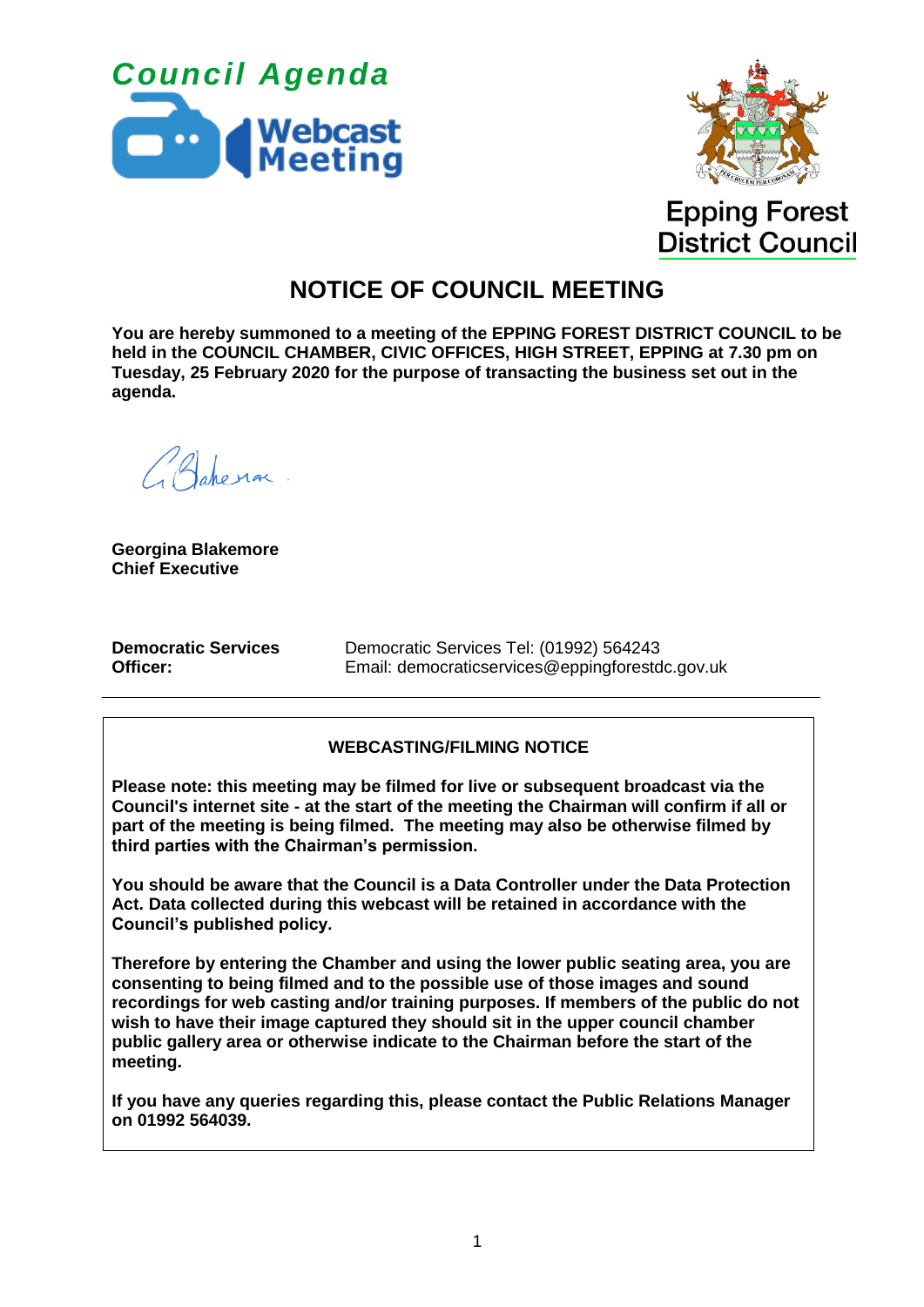#### **BUSINESS**

### **1. WEBCASTING INTRODUCTION**

This meeting is to be webcast. Members are reminded of the need to activate their microphones before speaking. The Democratic Services Officer will read the following announcement:

"The Chairman would like to remind everyone present that this meeting will be broadcast live to the internet (or filmed) and will be capable of repeated viewing (or another use by such third parties).

If you are seated in the lower public seating area it is likely that the recording cameras will capture your image and this will result in the possibility that your image will become part of the broadcast.

This may infringe your human and data protection rights and if you wish to avoid this you should move to the upper public gallery."

### **2. DAVID BARRETT**

The Council is invited to stand for a minute's silence in tribute to the memory of David Barrett, the former Area Housing Manager (South) who recently passed away.

### **3. MINUTES (Pages 9 - 38)**

To approve as a correct record and sign the minutes of the meeting held on 17 December 2019 (attached).

### **4. DECLARATIONS OF INTEREST**

To declare interests in any item on the agenda.

### **5. ANNOUNCEMENTS**

- (a) Apologies for Absence
- (b) Chairman's Announcements

### **6. PUBLIC QUESTIONS**

To answer questions asked after notice in accordance with the provisions contained within Part 4 of the Council Rules of the Constitution on any matter in relation to which the Council has powers or duties or which affects the District:

- (a) to the Leader of the Council;
- (b) to any Portfolio Holder; or
- (c) to the Chairman of the Overview and Scrutiny Committee.

Questions, if any, will follow if not received in time to be incorporated into the agenda.

### **7. QUESTIONS BY MEMBERS UNDER NOTICE**

To answer questions asked after notice in accordance with the provisions contained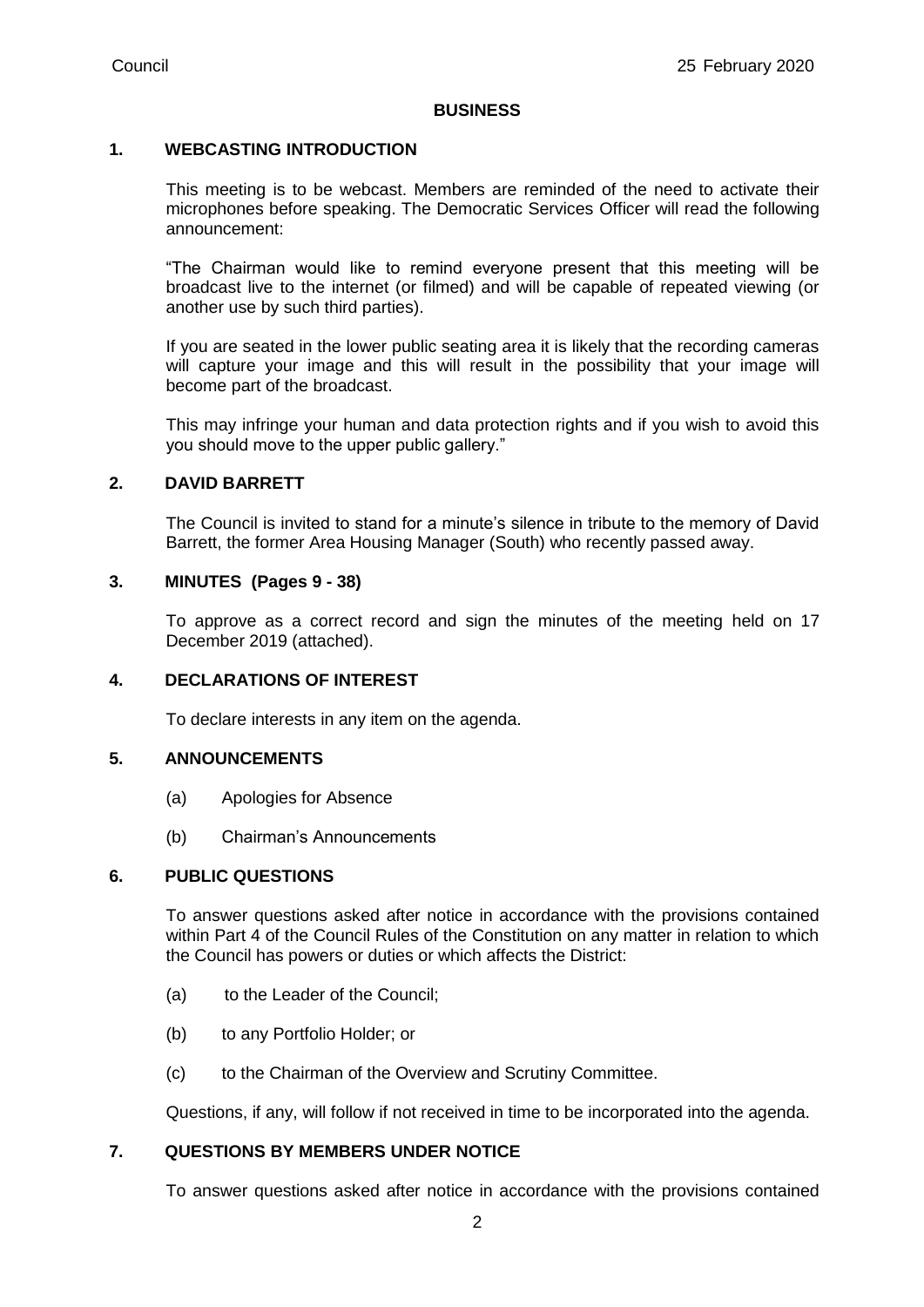within the Council's rules in Part 4 of the Constitution on any matter in relation to which the Council has powers or duties or which affects the District:

- (a) to the Chairman of the Council;
- (b) to the Leader of the Council;
- (c) to any Member of the Cabinet; or
- (d) the Chairman of any Committee or Sub-Committee.

The Council's rules provide that answers to questions under notice may take the form of:

(a) direct oral answer;

(b) where the desired information is in a publication of the Council or other published work, a reference to that publication; or

(c) where the reply cannot conveniently be given orally, a written answer circulated later to the questioner.

Answers to questions falling within (a) and (b) above will be made available to the member asking the question one hour before the meeting. Answers to questions falling within (c) above will be circulated to all councillors.

#### **Councillor C C Pond is invited to read out his question to the Planning Services Portfolio Holder**

"What was his reasoning behind the release of planning permission on EPF/2092/18, Lippitts Hill, Waltham Abbey, when the increase in emissions in an area very close to the Special Area of Conservation would be likely to be significant when compared with the current (as opposed to some theoretical maximisation of the currently permitted) use."

Any further questions will follow, if not received in time to be incorporated into the agenda and are in accordance with Council procedure rule Q1 Questions by Members Following Notice.

#### **8. REPORTS FROM THE LEADER & MEMBERS OF THE CABINET (Pages 39 - 64)**

To receive reports and any announcements from the Leader and members of the Cabinet on matters falling within their area of responsibility:

- (a) Report of the Leader;
- (b) Report of the Business Support Services Portfolio Holder (attached);
- (c) Report of the Contract and Technical Services Portfolio Holder (attached);
- (d) Report of the Commercial and Regulatory Services Portfolio Holder (attached);
- (e) Report of the Community and Partnership Services Portfolio Holder (attached);
- (f) Report of the Customer Services Portfolio Holder (attached);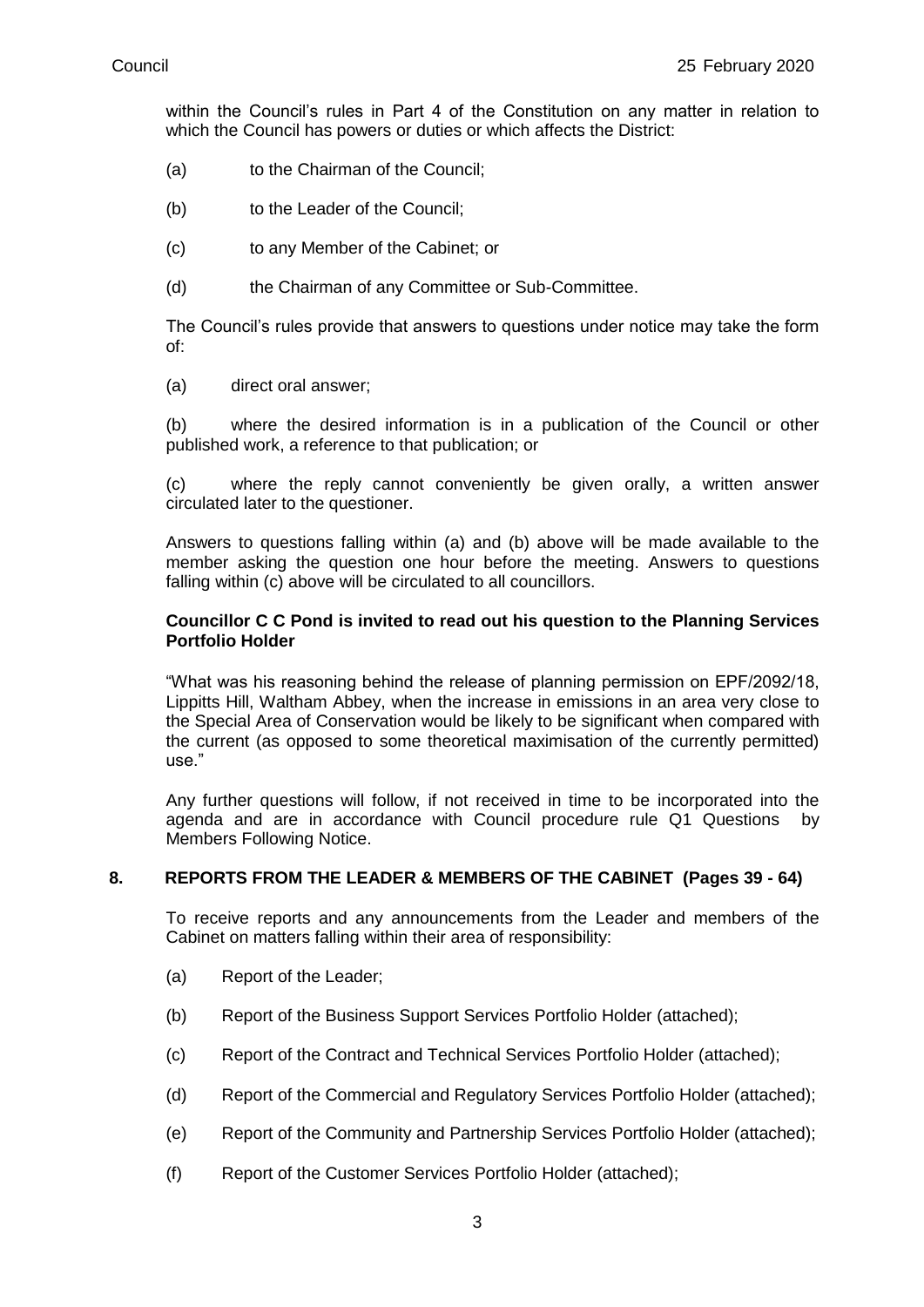- (g) Report of the Housing and Property Services Portfolio Holder (attached);
- (i) Report of the Planning Services Portfolio Holder (attached); and
- (j) Report of the Strategic Projects Portfolio Holder (attached).

### **9. QUESTIONS BY MEMBERS WITHOUT NOTICE**

The Council's rules provide for questions by any member of the Council to the Leader or any Portfolio Holder, without notice on:

(i) reports under the previous item; or

(ii) any other matter of a non operational character in relation to the powers and duties of the Council or which affects all or part of the District or some or all of its inhabitants.

The Council's rules provide that answers to questions without notice may take the form of:

(a) a direct oral answer from the Leader or, at the request of the Leader, from another member of the Cabinet;

(b) where the desired information is in a publication of the Council or other published work, a reference to that publication;

(c) where the reply cannot conveniently be given orally, a written answer circulated later to the questioner; or

(d) where the question relates to an operational matter, the Leader or a member of the Cabinet will request that a response be given direct to the questioner by the relevant Service Director.

In accordance with the Council's rules, a time limit of thirty minutes is set for questions. Any question not dealt with within the time available will receive a written reply. The Chairman may extend this period by up to a further ten minutes at their discretion.

### **10. MOTIONS**

### **(a) Impact of Sky Lanterns and Helium-filled Balloons**

Proposed by: Councillor S. Murray

Seconded by: Councillor S. Neville

"That Epping Forest District Council

(1) Notes the environmental and biological impact of the release of sky lanterns and helium-filled balloons;

(2) Asks our environmental services team to prepare a report on the possibility and practicalities of banning their release on Council owned land; and

(3) Resolves to write to the new Government to ask them to actively consider a general legal ban on their release".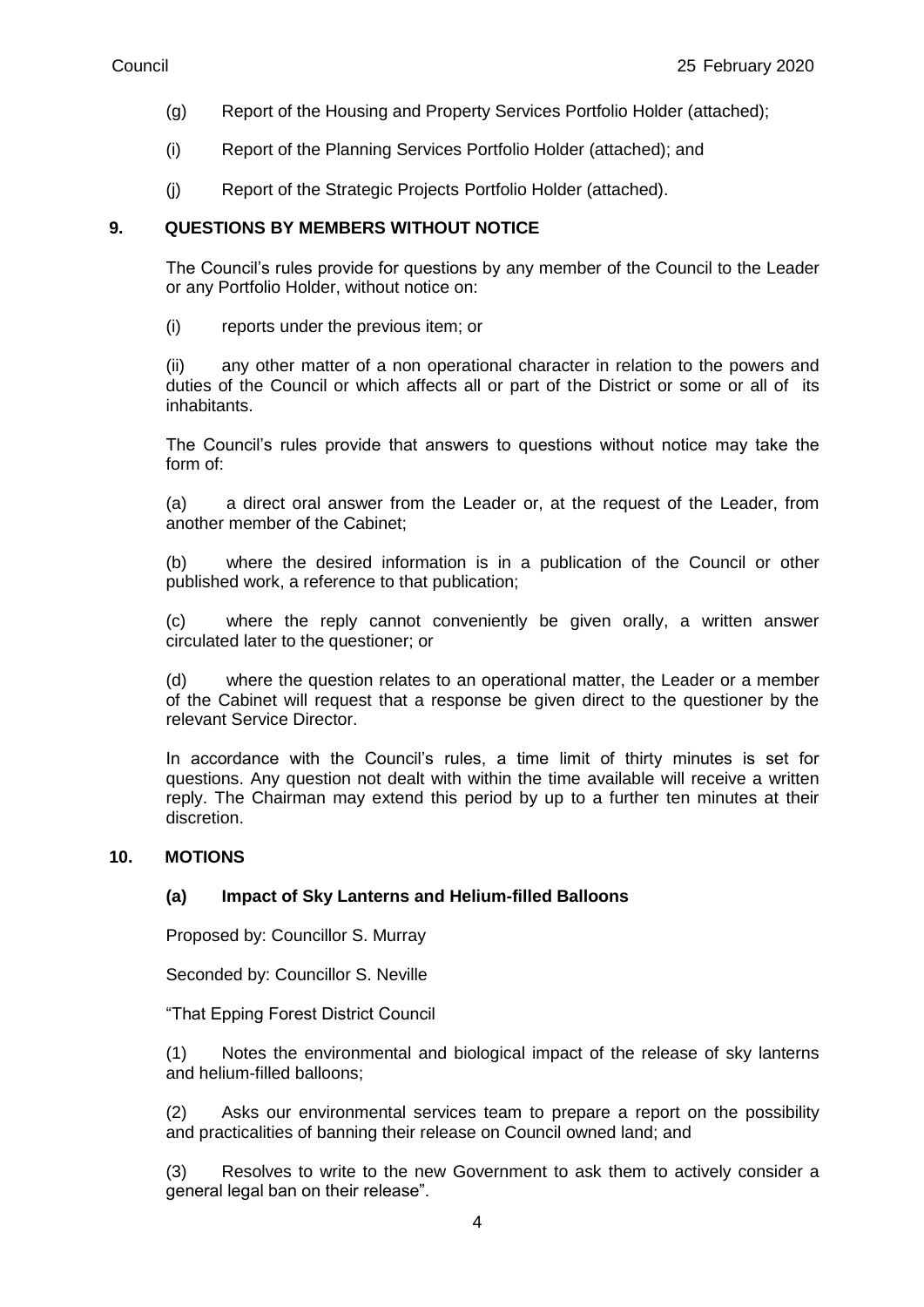### **(b) International Holocaust Remembrance Alliance (IHRA) Guidelines on Antisemitism**

Proposed by: Councillor C. Whitbread

Seconder: Councillor J. Philip

"Epping Forest District Council abhors racism in all forms and is particularly concerned at the rise in profile and frequency of antisemitism nationally.

We therefore welcome the Government's announcement on 11 December 2016 that it will sign up to the internationally recognised International Holocaust Remembrance Alliance (IHRA) guidelines on antisemitism which define antisemitism as:

'Antisemitism is a certain perception of Jews, which may be expressed as hatred toward Jews. Rhetorical and physical manifestations of antisemitism are directed toward Jewish or non-Jewish individuals and/or their property, towards Jewish Community institutions and religious facilities.'

The guidelines highlight manifestations of antisemitism as including:

• calling for, aiding, or justifying the killing or harming of Jews in the name of a radical ideology or an extremist view of religion;

• making mendacious, dehumanising, demonising or stereotypical allegations about Jews as such or the power of Jews as collective, such as, especially but not exclusively, the myth about a world Jewish conspiracy or of Jews controlling the media, economy, government or other societal institutions;

• accusing Jews as a people of being responsible for real or imagined wrongdoing committed by a single Jewish person or group, or even for acts committed by non-Jews;

• denying the fact, scope, mechanisms (e.g. gas chambers) or intentionality of the genocide of the Jewish people at the hands of National Socialist Germany and its supporters and accomplices during World War II (the Holocaust);

• accusing the Jews as a people, or Israel as a state, of inventing or exaggerating the Holocaust;

• accusing Jewish citizens as being more loyal to Israel, or to the alleged priorities of Jews worldwide, than to the interests of their own nations;

• denying the Jewish people their right to self-determination, e.g. by claiming that the existence of the State of Israel is a racist endeavour;

• applying double standards by requiring of it a behaviour not expected or demanded of any other democratic nation;

• using the symbols and images associated with classic antisemitism (e.g. claims of Jews killing Jesus or blood libel) to characterise Israel or Israelis;

• drawing comparisons of contemporary Israeli policy to that of the Nazis; and

• holding Jews collectively responsible for the actions of the state of Israel;

This Council therefore resolves to:

(1) State its condemnation of all forms of racism in all of its manifestations; and

(2) Adopt the IHRA definition of antisemitism as the working model for challenging and confronting incidents of this form of racism."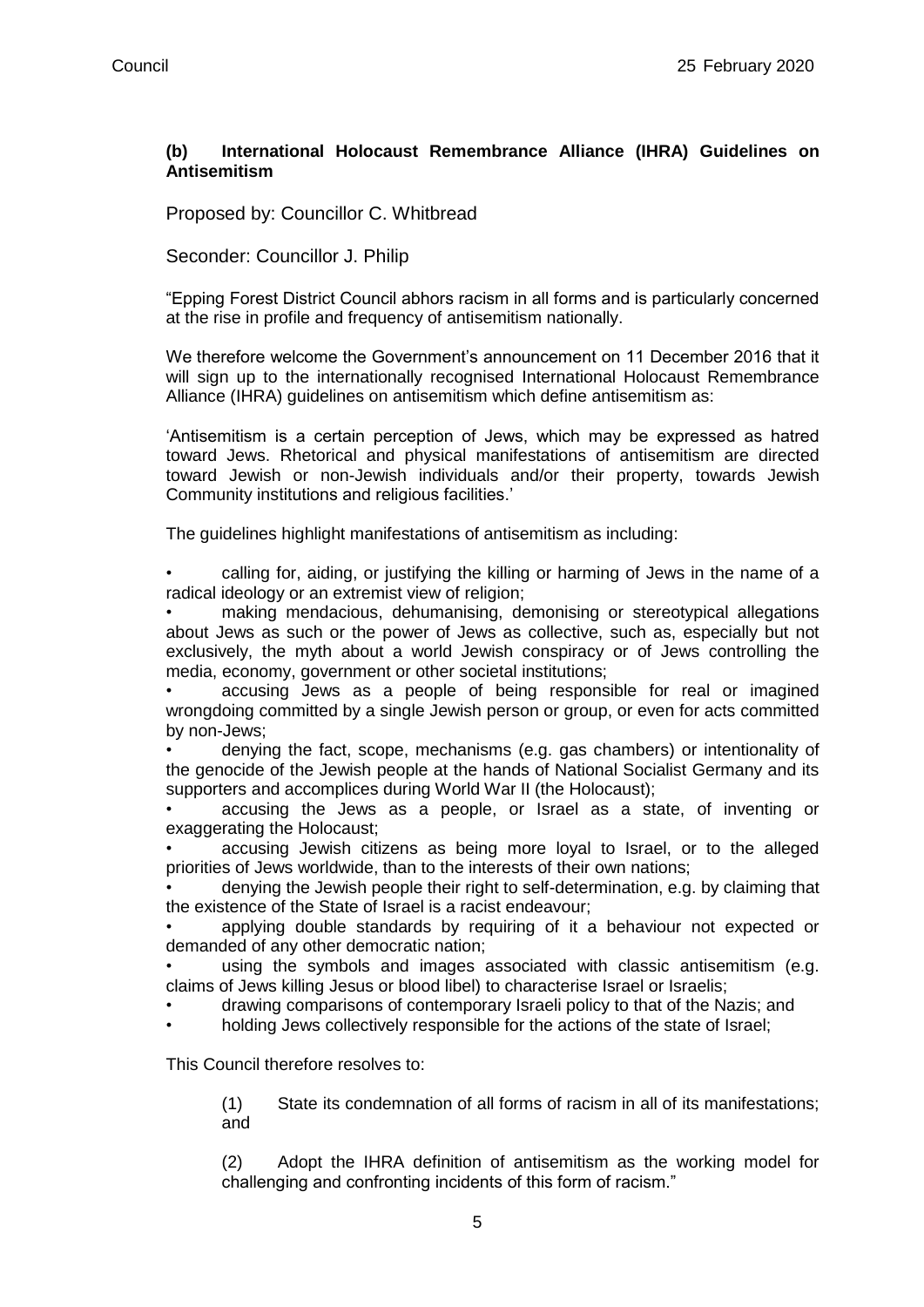**(c)** To consider any further motions, notice of which has been given under the Council's procedure rules.

## **Reports of the Cabinet**

### **11. PAY POLICY STATEMENT 2020/21 (Pages 65 - 72)**

(Strategic Projects Portfolio Holder on behalf of the Business Service Portfolio Holder) To consider the attached report.

### **12. CALENDAR OF MEETINGS 2020/21 (Pages 73 - 76)**

(Customer Services Portfolio Holder) To consider the attached report.

### **13. STATUTORY STATEMENT OF ACCOUNTS - 2018/19 (Pages 77 - 176)**

(Leader) To consider the attached report.

### **14. COUNCIL BUDGET 2020/21 (Pages 177 - 288)**

(Leader) To consider the attached report.

#### **Notes**

That a recorded vote is held on the recommendations contained within the report, in accordance with the Council Procedure Rule V3 'Voting at Budget Decision Council 18 February 2016 Meetings' which directs Members to comply with the Local Authorities (Standing Orders) (England) (Amendment) Regulations 2014, immediately after any vote is taken at a budget decision meeting there must be recorded in the minutes of the proceedings of that meeting the names of the persons who cast a vote for the decision or against the decision or who abstained from voting.

"Budget decision" means a meeting at which:

(a) a calculation is made (whether originally or by way of substitute) in accordance with any of the Sections 31A, 31B, 34 to 36A, 42A, 42B, 45 to 49, 52ZF, 52ZJ of the Local Government Finance Act 1992, as amended; or

(b) a precept is issued under Chapter 4 of Part 1 of that Act,

and includes a meeting where making the calculation or issuing the precept as the case may be was included as an item of business on the agenda for that meeting.

References to a vote are references to a vote not only on the substantive budget motions agreeing the budget, setting council taxes or issuing precepts, but also on any amendments proposed at the meeting.

### **15. COMMITTEE APPOINTMENTS 2019/20 (Pages 289 - 290)**

To consider the attached report.

### **16. OVERVIEW AND SCRUTINY COMMITTEE (Pages 291 - 294)**

To receive the report of the Chairman of the Overview and Scrutiny Committee and to answer any questions without notice asked in accordance with Council Rules.